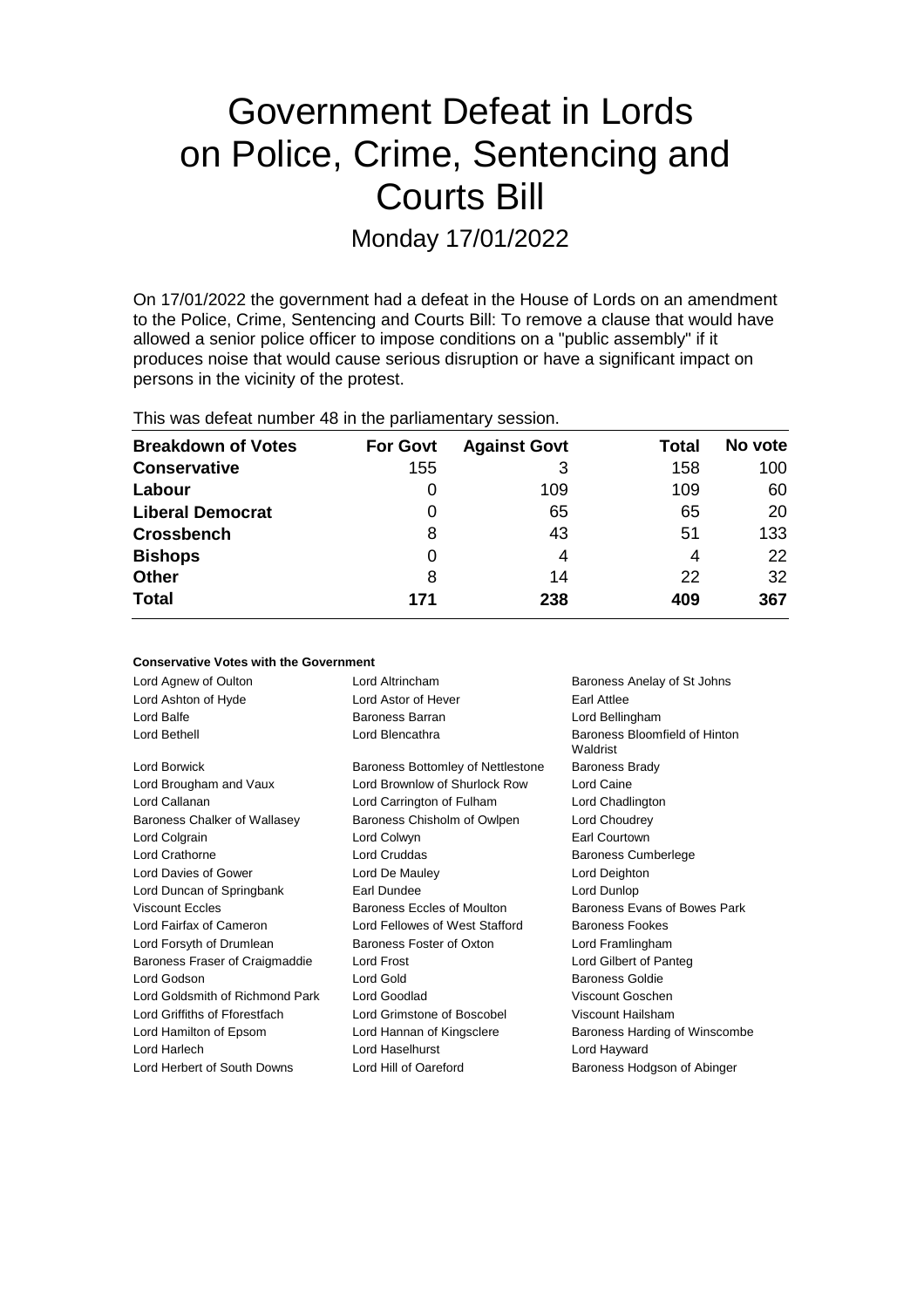Lord Hodgson of Astley Abbotts Lord Holmes of Richmond Baroness Hooper Lord Horam Lord Howard of Lympne Lord Howard of Rising Earl Howe Lord Howell of Guildford Lord Hunt of Wirral Baroness Jenkin of Kennington Lord Johnson of Marylebone Lord Jopling Lord Kirkhope of Harrogate Lord Lamont of Lerwick Lord Lancaster of Kimbolton Lord Lansley **Lord Leigh of Hurley** Lord Lexden Earl Lindsay Lord Lingfield Lord Mackay of Clashfern Lord Mancroft Baroness Manzoor Lord Marlesford Lord McColl of Dulwich Lord McInnes of Kilwinning Baroness McIntosh of Pickering Lord McLoughlin Lord Mendoza Baroness Meyer Baroness Mobarik Baroness Morgan of Cotes Baroness Morrissey Lord Moylan Lord Moynihan Lord Nash Baroness Neville-Jones **Baroness Neville-Rolfe** Baroness Nicholson of Winterbourne Baroness Noakes Lord Northbrook Lord Norton of Louth Lord Offord of Garvel Lord Parkinson of Whitley Bay Lord Patten Lord Pickles **Baroness Pidding Lord Polak** Lord Polak Lord Popat **Baroness Rawlings** Lord Reay Baroness Redfern Lord Ribeiro Lord Robathan Baroness Sanderson of Welton Lord Sandhurst Lord Sarfraz Baroness Sater Baroness Scott of Bybrook Baroness Seccombe Lord Selkirk of Douglas Lord Sharpe of Epsom Lord Sheikh Lord Sherbourne of Didsbury Lord Shinkwin Lord Smith of Hindhead Baroness Stedman-Scott **Lord Stewart of Dirleton** Baroness Stowell of Beeston Lord Strathclyde Baroness Stroud Lord Taylor of Holbeach Lord Trefgarne **Viscount Trenchard** Lord True Lord Tugendhat Lord Udny-Lister Lord Vaizey of Didcot Baroness Vere of Norbiton Baroness Verma Lord Wakeham Lord Wei Lord Wharton of Yarm Lord Whitby Baroness Williams of Trafford Lord Wolfson of Tredegar Baroness Wyld Lord Young of Cookham Viscount Younger of Leckie

## **Conservative Votes against the Government**

| <u>oonoon vaarvo votoo agamot are Ooverminome</u> |             |                  |  |
|---------------------------------------------------|-------------|------------------|--|
| Baroness Fairhead                                 | Lord Flight | Baroness Newlove |  |
|                                                   |             |                  |  |

# **Labour Votes with the Government**

# **Labour Votes against the Government**

Lord Anderson of Swansea **Baroness Andrews** Lord Bach Baroness Bakewell Lord Bassam of Brighton Lord Berkeley Baroness Blake of Leeds Baroness Blower Controller and Boateng Lord Bradley **Lord Bragg Community** Lord Bragg **Baroness Bryan of Partick** Lord Campbell-Savours Lord Carter of Coles Lord Cashman Baroness Chakrabarti **Viscount Chandos** Baroness Chapman of Darlington Lord Clark of Windermere Lord Coaker Lord Collins of Highbury Baroness Corston Baroness Crawley Lord Cunningham of Felling Lord Davidson of Glen Clova Lord Davies of Oldham Lord Davies of Brixton Baroness Donaghy Baroness Drake Lord Dubs Lord Elder **Lord Falconer of Thoroton** Baroness Golding Lord Grantchester Lord Griffiths of Burry Port Lord Grocott Lord Hacking Lord Hain Viscount Hanworth Lord Harris of Haringey **Baroness Hayman of Ullock** Baroness Hayter of Kentish Town Baroness Healy of Primrose Hill Lord Hendy Contract Controller Baroness Henig Lord Hollick Lord Howarth of Newport Lord Hunt of Kings Heath Baroness Jones of Whitchurch Baroness Kennedy of The Shaws Lord Kennedy of Southwark Lord Khan of Burnley **Baroness Kingsmill** Lord Knight of Weymouth Baroness Lawrence of Clarendon Lord Layard Lord Lennie

Baroness Adams of Craigielea Lord Adonis **Baroness Amos** Baroness Amos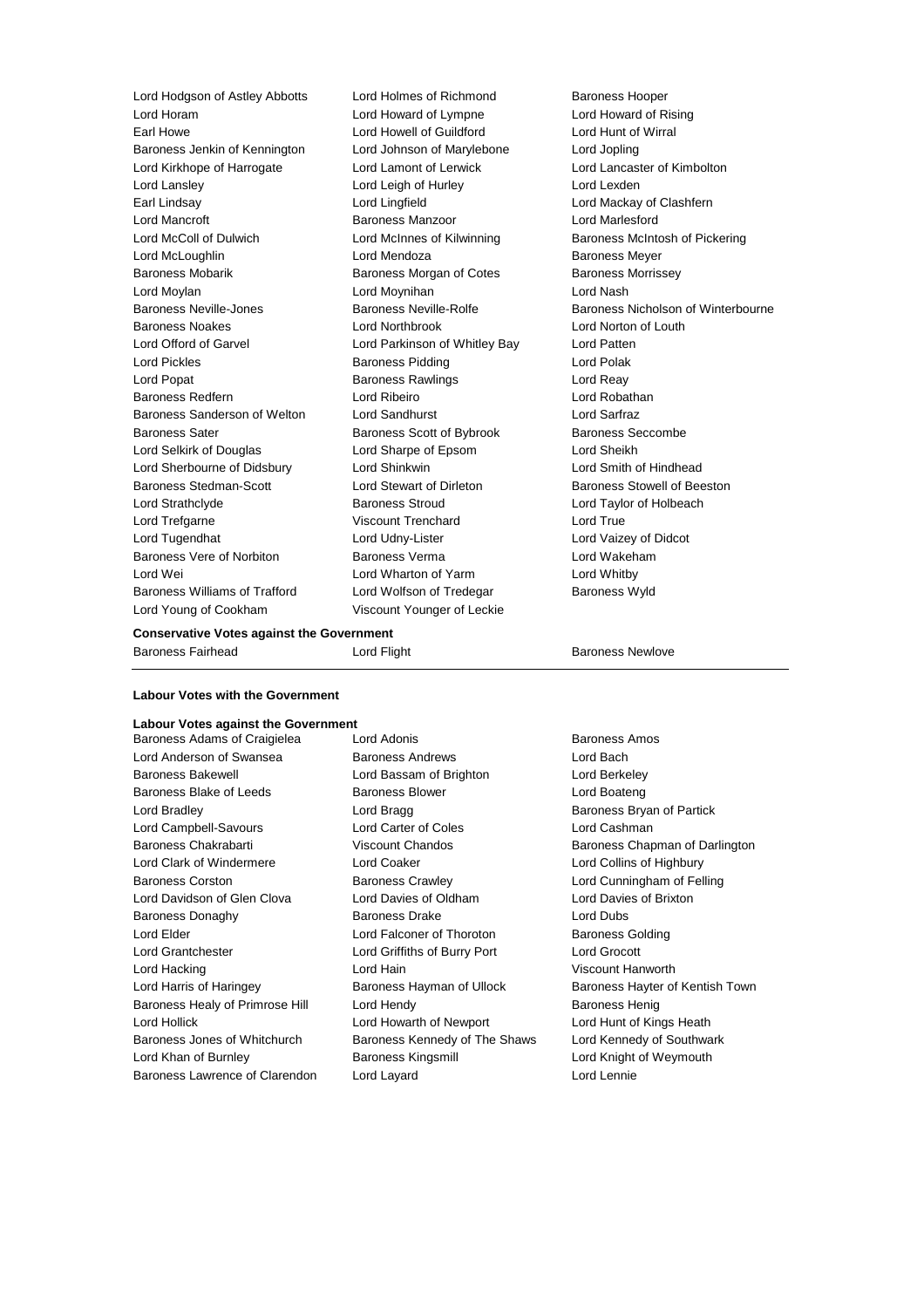Lord Morgan **Baroness Morris of Yardley** Baroness Young of Old Scone

Lord Levy Baroness Liddell of Coatdyke Lord Liddle Lord Lipsey **Baroness Lister of Burtersett** Baroness Mallalieu<br>
Lord Mandelson **Baroness Maxton**<br>
Lord Maxton **Baroness Mc**urtosh Lord Maxton **Lord Mandelson Lord Mandelson Baroness McIntosh of Hudnall**<br>
Lord Mitchell<br>
Lord Monks Baroness Merron **Example 2 Example 2 Lord Mitchell** Lord Monks<br>
Lord Morgan **Contract Control Contract Contract Baroness** Computer Contract Contract Baroness Osamor Baroness Pitkeathley **Lord Ponsonby of Shulbrede** Baroness Quin<br>Baroness Rebuck Baroness Ritchie of Downpatrick Lord Robertson Baroness Ritchie of Downpatrick Lord Robertson of Port Ellen Lord Rooker **Lord Rosser** Communications Communications Coronavia Communications Royall of Blaisdon Lord Sawyer **Baroness Sherlock** Lord Sikka<br>Baroness Smith of Gilmorehill Baroness Smith of Basildon Lord Snape Baroness Smith of Gilmorehill Baroness Smith of Basildon Lord Snape Viscount Stansgate **Baroness Taylor of Bolton** Baroness Thornton Lord Tomlinson **Lord Touhig Lord Touhig Lord Triesman** Lord Tunnicliffe Lord Watson of Invergowrie Lord Watts Lord West of Spithead **Baroness Wheeler** Baroness Wheeler Baroness Whitaker Lord Whitty Baroness Wilcox of Newport Lord Winston Lord Wood of Anfield Lord Woodley Lord Young of Norwood Green

#### **Liberal Democrat Votes with the Government**

# **Liberal Democrat Votes against the Government**

| Lord Allan of Hallam             | Baroness Bakewell of Hardington<br>Mandeville |
|----------------------------------|-----------------------------------------------|
| Lord Beith                       | Baroness Benjamin                             |
| <b>Baroness Brinton</b>          | <b>Lord Burnett</b>                           |
| Lord Campbell of Pittenweem      | Lord Clement-Jones                            |
| Baroness Featherstone            | Lord Foster of Bath                           |
| Baroness Garden of Frognal       | Lord German                                   |
| Lord Goddard of Stockport        | Baroness Grender                              |
| Baroness Harris of Richmond      | <b>Baroness Humphreys</b>                     |
| Baroness Hussein-Ece             | Baroness Janke                                |
| Lord Jones of Cheltenham         | Baroness Kramer                               |
| Lord McNally                     | Lord Newby                                    |
| Lord Oates                       | Lord Palmer of Childs Hill                    |
| <b>Baroness Pinnock</b>          | Lord Purvis of Tweed                          |
| Lord Razzall                     | Lord Redesdale                                |
| Baroness Scott of Needham Market | Lord Scriven                                  |
| Baroness Sheehan                 | Lord Shipley                                  |
| Lord Stephen                     | Lord Stoneham of Droxford                     |
| Lord Strasburger                 | <b>Lord Stunell</b>                           |
| Lord Taverne                     | Lord Teverson                                 |
| Lord Thomas of Gresford          | <b>Baroness Thornhill</b>                     |
| Baroness Tyler of Enfield        | Lord Wallace of Saltaire                      |
| Lord Willis of Knaresborough     |                                               |
|                                  | Baroness Bonham-Carter of Yarnbury            |

# **Crossbench Votes with the Government**<br>Viscount Craigayon<br>Lord Grabiner

Lord Judge **Earl Kinnoull** Earl Kinnoull **Lord Pannick** Lord Patel **Lord Walney** 

# **Crossbench Votes against the Government**

Lord Alton of Liverpool Lord Anderson of Ipswich Lord Berkeley of Knighton Lord Best **Lord Bird Constanting Lord Bird Baroness Boycott** Lord Brown of Eaton-under-Heywood Baroness Bull Baroness Campbell of Surbiton Lord Carlile of Berriew Baroness Cavendish Little Venice Earl Clancarty Viscount Colville of Culross **Baroness Coussins** Lord Craig of Radley

Viscount Craigavon Lord Grabiner Lord Hogan-Howe